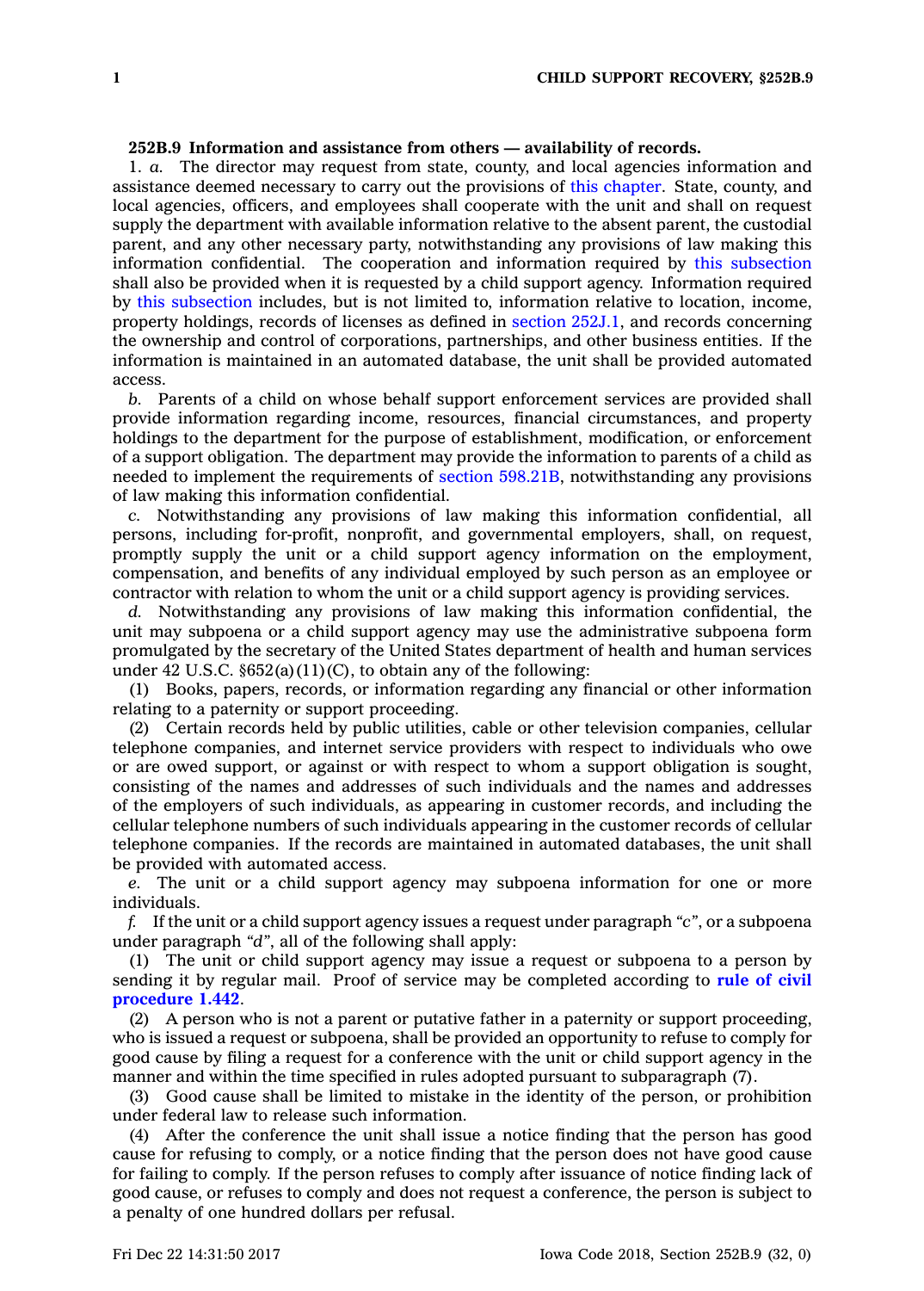(5) If the person fails to comply with the request or subpoena, fails to request <sup>a</sup> conference, and fails to pay <sup>a</sup> penalty imposed under subparagraph (4), the unit may petition the district court to compel the person to comply with this paragraph. If the person objects to imposition of the penalty, the person may seek judicial review by the district court.

(6) If <sup>a</sup> parent or putative father fails to comply with <sup>a</sup> subpoena or request for information, the provisions of [chapter](https://www.legis.iowa.gov/docs/code//252J.pdf) 252J shall apply.

(7) The unit may adopt rules pursuant to [chapter](https://www.legis.iowa.gov/docs/code//17A.pdf) 17A to implement this [section](https://www.legis.iowa.gov/docs/code/252B.9.pdf).

*g.* Notwithstanding any provisions of law making this information confidential, the unit or <sup>a</sup> child support agency shall have access to records and information held by financial institutions with respect to individuals who owe or are owed support, or with respect to whom <sup>a</sup> support obligation is sought including information on assets and liabilities. If the records are maintained in automated databases, the unit shall be provided with automated access. For the purposes of this [section](https://www.legis.iowa.gov/docs/code/252B.9.pdf), *"financial institution"* means financial institution as defined in [section](https://www.legis.iowa.gov/docs/code/252I.1.pdf) 252I.1.

*h.* Notwithstanding any law to the contrary, the unit and <sup>a</sup> child support agency shall have access to any data maintained by the state of Iowa which contains information that would aid the agency in locating individuals. Such information shall include, but is not limited to, driver's license, motor vehicle, and criminal justice information. However, the information does not include criminal investigative reports or intelligence files maintained by law enforcement. The unit and child support agency shall use or disclose the information obtained pursuant to this paragraph only in accordance with [subsection](https://www.legis.iowa.gov/docs/code/252B.9.pdf) 3. Criminal history records maintained by the department of public safety shall be disclosed in accordance with [chapter](https://www.legis.iowa.gov/docs/code//692.pdf) 692. The unit shall also have access to the protective order file maintained by the department of public safety.

*i.* Liability shall not arise under this [subsection](https://www.legis.iowa.gov/docs/code/252B.9.pdf) with respect to any disclosure by <sup>a</sup> person as required by this [subsection](https://www.legis.iowa.gov/docs/code/252B.9.pdf), and no advance notice from the unit or <sup>a</sup> child support agency is required prior to requesting information or assistance or issuing <sup>a</sup> subpoena under [this](https://www.legis.iowa.gov/docs/code/252B.9.pdf) [subsection](https://www.legis.iowa.gov/docs/code/252B.9.pdf).

*j.* Notwithstanding any provision of law making this information confidential, data provided to the department by an insurance carrier under [section](https://www.legis.iowa.gov/docs/code/505.25.pdf) 505.25 shall also be provided to the unit. Provision of data to the unit under this paragraph shall not require an agreement or modification of an agreement between the department and an insurance carrier, but the provisions of this [section](https://www.legis.iowa.gov/docs/code/252B.9.pdf) applicable to information received by the unit shall apply to the data received pursuant to [section](https://www.legis.iowa.gov/docs/code/505.25.pdf) 505.25 in lieu of any confidentiality, privacy, disclosure, use, or other provisions of an agreement between the department and an insurance carrier.

2. Notwithstanding other statutory provisions to the contrary, including but not limited to [chapters](https://www.legis.iowa.gov/docs/code//22.pdf) 22 and [217](https://www.legis.iowa.gov/docs/code//217.pdf), as the chapters relate to confidentiality of records maintained by the department, the payment records of the collection services center maintained under [section](https://www.legis.iowa.gov/docs/code/252B.13A.pdf) [252B.13A](https://www.legis.iowa.gov/docs/code/252B.13A.pdf) may be released, except when prohibited by federal law or regulation, only as follows:

*a.* Payment records of the collection services center may be released upon request for the administration of <sup>a</sup> plan or program approved for the supplemental nutrition assistance program or under Tit. IV, XIX, or XXI of the federal Social Security Act, as amended, and as otherwise permitted under Tit. IV-D of the federal Social Security Act, as amended. A payment record shall not include address or location information.

*b.* The department may release details related to payment records or provide alternative formats for release of the information for the administration of <sup>a</sup> plan or program under Tit. IV-D of the federal Social Security Act, as amended, including as follows:

(1) The unit or collection services center may provide detail or present the information in an alternative format to an individual or to the individual's legal representative if the individual owes or is owed <sup>a</sup> support obligation, to an agency assigned the obligation as the result of receipt by <sup>a</sup> party of public assistance, to an agency charged with enforcing child support pursuant to Tit. IV-D of the federal Social Security Act, as amended, or to the court.

(2) For support orders entered in Iowa which are being enforced by the unit, the unit may compile and make available for publication <sup>a</sup> listing of cases in which no payment has been credited to an accrued or accruing support obligation during <sup>a</sup> previous three-month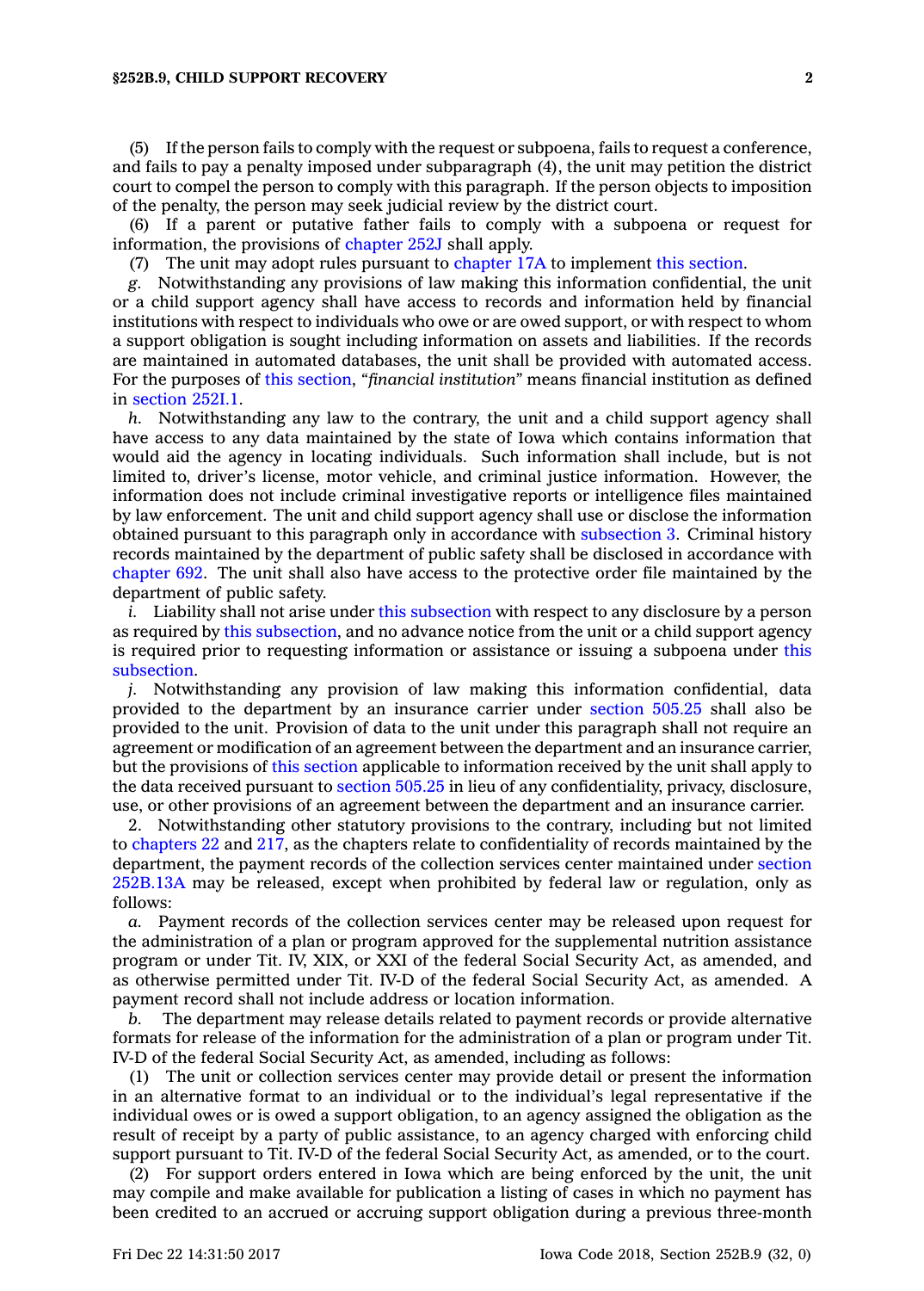period. Each case on the list shall be identified only by the name of the support obligor, the address, if known, of the support obligor, unless the information pertaining to the address of the support obligor is protected through confidentiality requirements established by law and has not otherwise been verified with the unit, the support obligor's court order docket or case number, the county in which the obligor's support order is filed, the collection services center case numbers, and the range within which the balance of the support obligor's delinquency is established. The department shall determine dates for the release of information, the specific format of the information released, and the three-month period used as <sup>a</sup> basis for identifying cases. The department may not release the information more than twice annually. In compiling the listing of cases, no prior public notice to the obligor is required, but the unit may send notice annually by mail to the current known address of any individual owing <sup>a</sup> support obligation which is being enforced by the unit. The notice shall inform the individual of the provisions of this subparagraph. Actions taken pursuant to this subparagraph are not subject to review under [chapter](https://www.legis.iowa.gov/docs/code//17A.pdf) 17A, and the lack of receipt of <sup>a</sup> notice does not prevent the unit from proceeding in implementing this subparagraph.

(3) The provisions of subparagraph (2) may be applied to support obligations entered in another state, at the request of <sup>a</sup> child support agency if the child support agency has demonstrated that the provisions of subparagraph (2) are not in conflict with the laws of the state where the support obligation is entered and the unit is enforcing the support obligation.

(4) Records relating to the administration, collection, and enforcement of surcharges pursuant to section [252B.23](https://www.legis.iowa.gov/docs/code/252B.23.pdf) which are recorded by the unit or <sup>a</sup> collection entity shall be confidential records except that information, as necessary for support collection and enforcement, may be provided to other governmental agencies, the obligor or the resident parent, or <sup>a</sup> collection entity under contract with the unit unless otherwise prohibited by the federal law. A collection entity under contract with the unit shall use information obtained for the sole purpose of fulfilling the duties required under the contract, and shall disclose any records obtained by the collection entity to the unit for use in support establishment and enforcement.

3. Notwithstanding other statutory provisions to the contrary, including but not limited to [chapters](https://www.legis.iowa.gov/docs/code//22.pdf) 22 and [217](https://www.legis.iowa.gov/docs/code//217.pdf), as the chapters relate to the confidentiality of records maintained by the department, information recorded by the department pursuant to this [section](https://www.legis.iowa.gov/docs/code/252B.9.pdf) or obtained by the unit is confidential and, except when prohibited by federal law or regulation, may be used or disclosed as provided in [subsection](https://www.legis.iowa.gov/docs/code/252B.9.pdf) 1, paragraphs *"b"* and *"h"*, and [subsection](https://www.legis.iowa.gov/docs/code/252B.9.pdf) 2, and as follows:

*a.* The attorney general may utilize the information to secure, modify, or enforce <sup>a</sup> support obligation of an individual.

*b.* This [subsection](https://www.legis.iowa.gov/docs/code/252B.9.pdf) shall not permit or require the release of information, except to the extent provided in this [section](https://www.legis.iowa.gov/docs/code/252B.9.pdf).

*c.* The unit may release or disclose information as necessary to provide services under section [252B.5](https://www.legis.iowa.gov/docs/code/252B.5.pdf), as provided by [chapter](https://www.legis.iowa.gov/docs/code//252G.pdf) 252G, as provided by Tit. IV-D of the federal Social Security Act, as amended, or as required by federal law.

*d.* The unit may release information under section [252B.9A](https://www.legis.iowa.gov/docs/code/252B.9A.pdf) to meet the requirements of Tit. IV-D of the federal Social Security Act for parent locator services.

*e.* Information may be released if directly connected with any of the following:

(1) The administration of <sup>a</sup> plan or program approved for the supplemental nutrition assistance program or under Tit. IV, XIX, or XXI of the federal Social Security Act, as amended.

(2) Any investigations, prosecutions, or criminal or civil proceeding conducted in connection with the administration of any such plan or program.

(3) Reporting to an appropriate agency or official of any such plan or program, information on known or suspected instances of physical or mental injury, sexual abuse or exploitation, or negligent treatment or maltreatment of <sup>a</sup> child who is the subject of <sup>a</sup> child support enforcement action under circumstances which indicate that the child's health or welfare is threatened.

*f.* Information may be released to courts having jurisdiction in support proceedings. If <sup>a</sup> court issues an order, which is not entered under section [252B.9A](https://www.legis.iowa.gov/docs/code/252B.9A.pdf), directing the unit to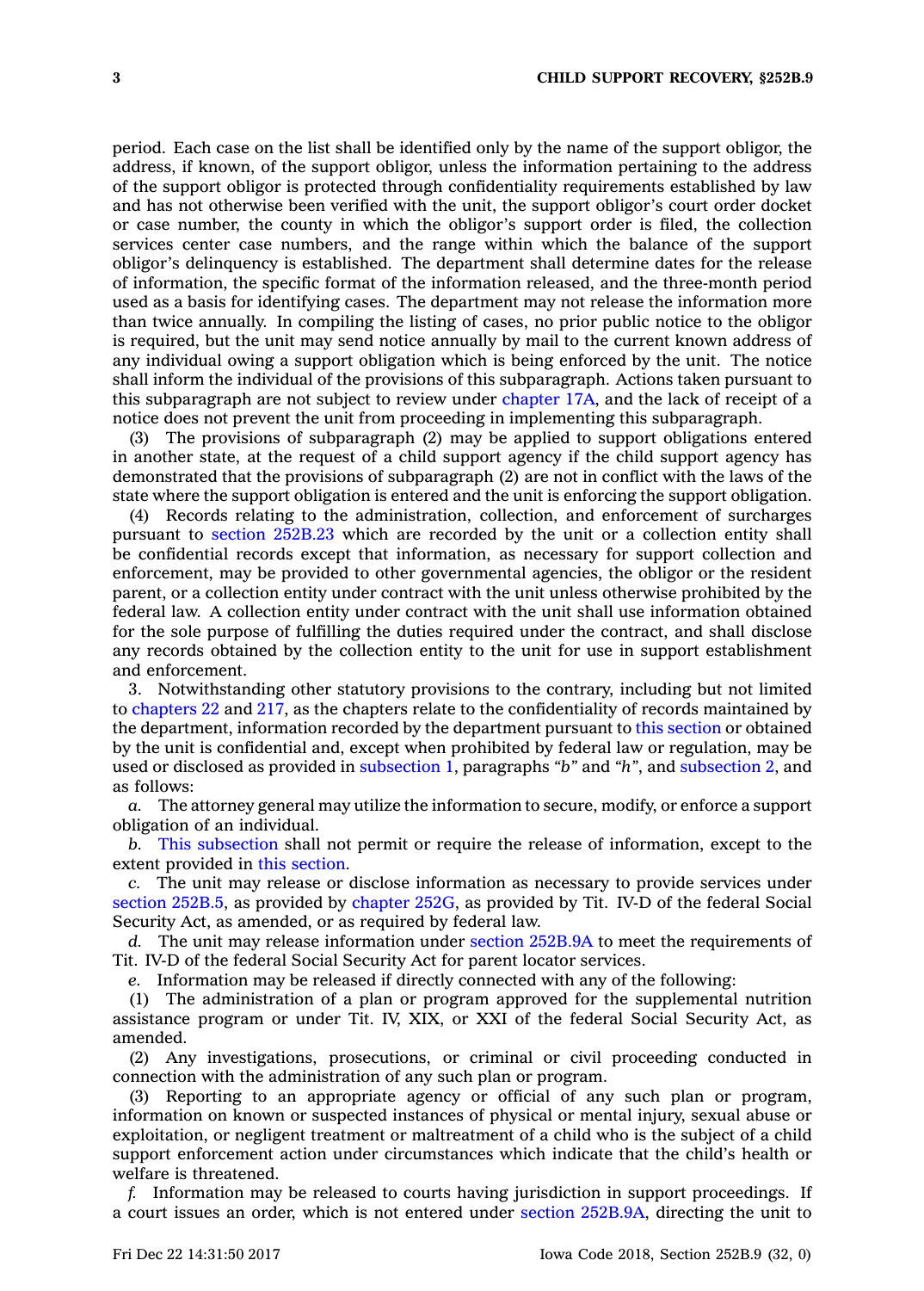disclose confidential information, the unit may file <sup>a</sup> motion to quash pursuant to this [chapter](https://www.legis.iowa.gov/docs/code//252B.pdf), Tit. IV-D of the federal Social Security Act, or other applicable law.

*g.* The child support recovery unit may release information for the administration of <sup>a</sup> plan or program approved for the supplemental nutrition assistance program or under Tit. IV, XIX, or XXI of the federal Social Security Act, as amended, specified under [subsection](https://www.legis.iowa.gov/docs/code/252B.9.pdf) [2](https://www.legis.iowa.gov/docs/code/252B.9.pdf) or this [subsection](https://www.legis.iowa.gov/docs/code/252B.9.pdf), to the extent the release of information does not interfere with the unit meeting its own obligations under Tit. IV-D of the federal Social Security Act, as amended, and subject to requirements prescribed by the federal office of child support enforcement of the United States department of health and human services.

*h.* For purposes of this [subsection](https://www.legis.iowa.gov/docs/code/252B.9.pdf), *"party"* means an absent parent, obligor, resident parent, or other necessary party.

*i.* If the unit receives notification under this paragraph, the unit shall notify the federal parent locator service as required by federal law that there is reasonable evidence of domestic violence or child abuse against <sup>a</sup> party or <sup>a</sup> child and that the disclosure of information could be harmful to the party or the child. The notification to the federal parent locator service shall be known as notification of <sup>a</sup> disclosure risk indicator. For purposes of this paragraph, the unit shall notify the federal parent locator service of <sup>a</sup> disclosure risk indicator only if at least one of the following applies:

(1) The unit receives notification that the department, or comparable agency of another state, has made <sup>a</sup> finding of good cause or other exception as provided in section [252B.3](https://www.legis.iowa.gov/docs/code/252B.3.pdf), or comparable law of another state.

(2) The unit receives and, through automation, matches notification from the department of public safety or the unit receives notification from <sup>a</sup> court of this or another state, that <sup>a</sup> court has issued <sup>a</sup> protective order or no-contact order against <sup>a</sup> party with respect to another party or child.

(3) The unit receives notification that <sup>a</sup> court has dismissed <sup>a</sup> petition for specified confidential information pursuant to section [252B.9A](https://www.legis.iowa.gov/docs/code/252B.9A.pdf).

(4) The unit receives <sup>a</sup> copy, regular on its face, of <sup>a</sup> notarized affidavit or <sup>a</sup> pleading, which was signed by and made under oath by a party, under [chapter](https://www.legis.iowa.gov/docs/code//252K.pdf)  $252K$ , the uniform interstate family support Act, or the comparable law of another state, alleging the health, safety, or liberty of the party or child would be jeopardized by the disclosure of specific identifying information unless <sup>a</sup> tribunal under [chapter](https://www.legis.iowa.gov/docs/code//252K.pdf) 252K, the uniform interstate family support Act, or the comparable law of another state, ordered the identifying information of <sup>a</sup> party or child be disclosed.

(5) The unit receives and, through automation, matches notification from the division of child and family services of the department, or the unit receives notification from <sup>a</sup> comparable agency of another state, of <sup>a</sup> founded allegation of child abuse, or <sup>a</sup> comparable finding under the law of the other state.

(6) The unit receives notification that an individual has an exemption from cooperation with child support enforcement under <sup>a</sup> family investment program safety plan which addresses family or domestic violence.

(7) The unit receives notification that an individual is <sup>a</sup> certified program participant as provided in [chapter](https://www.legis.iowa.gov/docs/code//9E.pdf) 9E.

(8) The unit receives notification, as the result of <sup>a</sup> request under section [252B.9A](https://www.legis.iowa.gov/docs/code/252B.9A.pdf), of the existence of any finding, order, affidavit, pleading, safety plan, certification, or founded allegation referred to in subparagraphs (1) through (7) of this paragraph.

*j.* The unit may provide information regarding delinquent obligors as provided in 42 U.S.C. §666(a)(7) to <sup>a</sup> consumer reporting agency if all the following apply:

(1) The agency provides the unit with satisfactory evidence that it is <sup>a</sup> consumer reporting agency as defined in 15 U.S.C. §1681a(f) and meets all the following requirements:

(a) Compiles and maintains files on consumers on <sup>a</sup> nationwide basis as provided in 15 U.S.C. §1681a(p).

(b) Participates jointly with other nationwide consumer reporting agencies in providing annual free credit reports to consumers upon request through <sup>a</sup> centralized source as required by the federal trade commission in 16 C.F.R. [§610.2](https://www.law.cornell.edu/cfr/text/16/610.2).